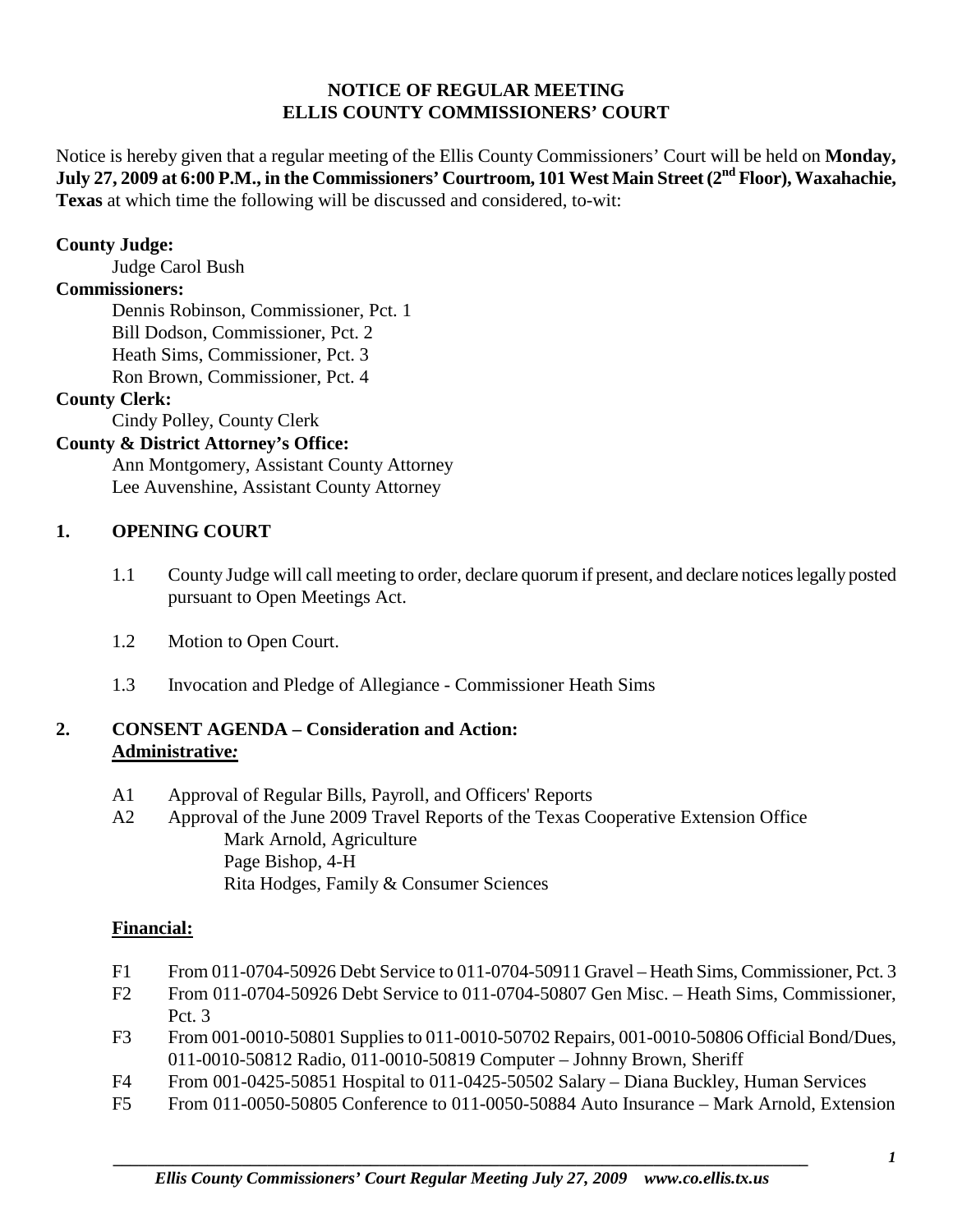- F6 From 010-0653-40008 Interlocal Agreement Revenue to 010-0653-50911 Gravel Bill Dodson, Commissioner, Pct. 2
- F7 Approve refund of overpayment to Chase Home Finance, account #167424 for \$2,779.67 payment in error (John Bridges).
- F8 From 006-0754-50807 Gen Misc. to 006-0754-50907 Tires Ron Brown, Commissioner, Pct. 4

# **3. ADMINISTRATIVE**

- 3.1 Consideration and action to approve a request for funds for FY 2009-2010 for Meals on Wheels services to needy elderly and disabled persons throughout Ellis County
	- Holly Davis, Special Projects Director
- 3.2 Consideration and action to approve the appointment of Shree Kent and Don Davis to the Child Welfare Board to replace members whose terms of service have ended.
	- Holly Davis, Special Projects Director
- 3.3 Consideration and action to approve a request for funds for FY 2009-2010 for the Child Protective Services Board, DBA Ellis County Child Welfare Board
	- Holly Davis, Special Projects Director
- 3.4 Consideration and action to approve a request for funds for FY 2009-2010 for the Ellis County Historical Commission
	- Holly Davis, Special Projects Director
- 3.5 Consideration and action to accept the resignation of Mr. Jack Dineen from the board of Emergency Service District #6, effective immediately.
	- Heath Sims, Commissioner, Pct. 3
- 3.6 Consideration and action to renew employee health insurance coverage through the Texas Association of Counties Health and Employee Benefits Pool,, realizing a renewal credit of \$313,634, passing along a 3.5% increase in the cost of dependent premiums and extending the new employee waiting period from 60 to 90 days.
	- Diana Buckley, Human Services
- 3.7 Consideration and action to authorize consolidation of Judge Calvert's and Judge Wilhelm's Westlaw subscription service in order to get best rates and allow a change to the original contract. - Gretchen Kitzman, Law Librarian
- 3.8 Consideration and action to authorize the Ellis County and District Attorney Office to file a civil lawsuit against Holly Brooksher for damages resulting from her negligence which caused a collision with a county owned vehicle on August 25, 2008.
	- Lee Auvenshine, Assistant County and District Attorney
- 3.9 Consideration and action to accept the donation of a 1997 boat, trailer and motor from the Texas Parks and Wildlife Department to be used in patrolling Lake Bardwell.
	- Chuck Laubach, Sheriff's Office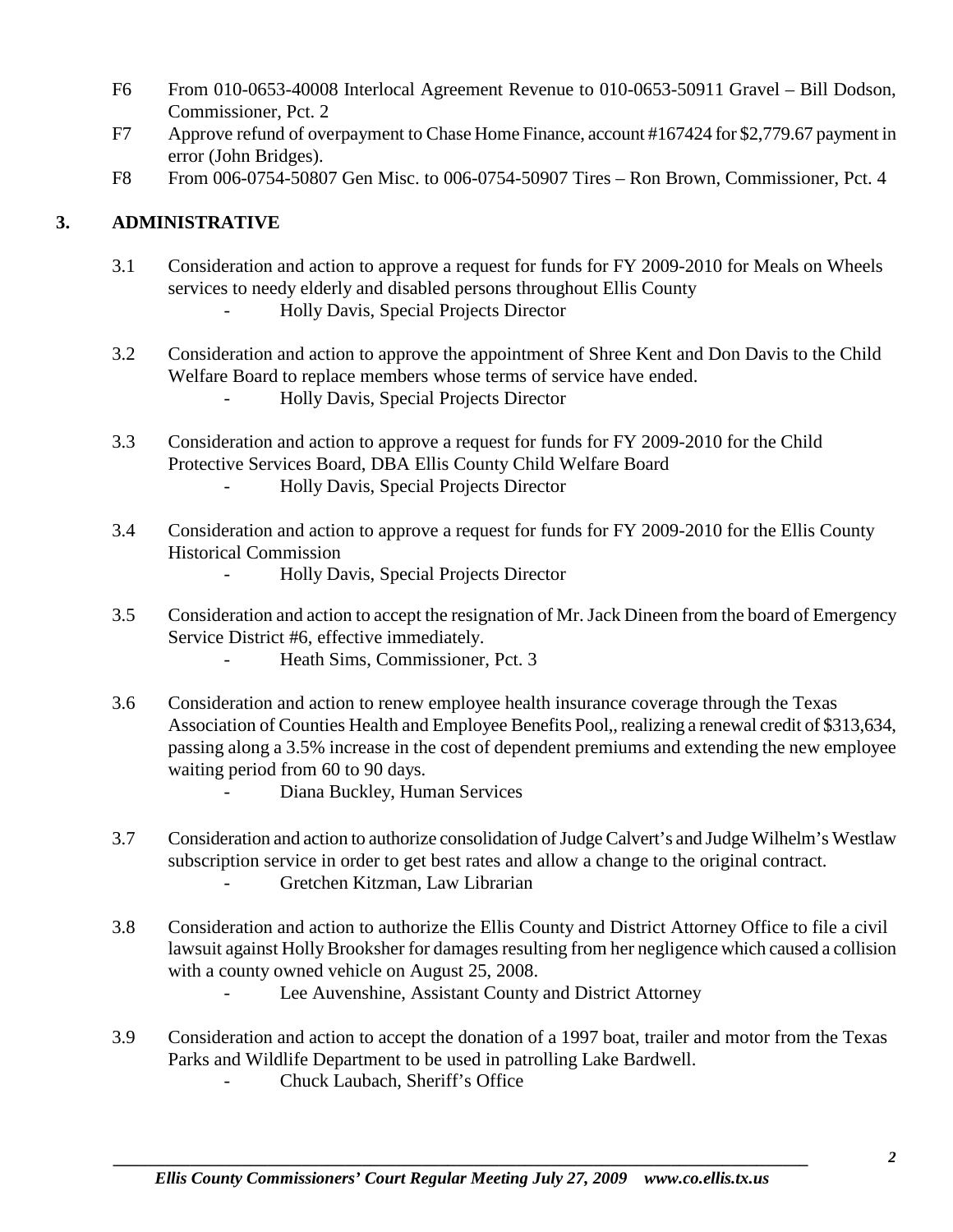- 3.10 Consideration and action to acquire exempt license plates for the boat trailer donated to the Ellis County Sheriff's Office by the Texas Parks and Wildlife Department.
	- Chuck Laubach, Sheriff's Office
- 3.11 Consideration and action to approve and ratify a contract with Shield of Faith Films for filming a scene of movie at the Ellis County Courthouse on July 25, 2009. - Holly Davis, Special Projects Director
- 3.12 Consideration and action to approve a two year extension to the contract agreement between Ellis County and Comerica Bank.
	- Judy Burden, Treasurer

# **4. RECESS REGULAR SESSION TO CONVENE TO PUBLIC HEARING**

# **5. PUBLIC HEARING**

5.1 Public hearing and opportunity for comment on the application for 2009 JAG grant CFDA# 16.738 funding

# **6. ADJOURNMENT OF PUBLIC HEARING**

# **7. RECONVEVE TO REGULAR SESSION**

- 7.1 Consideration and action to approve an application for the Edward Byrne Memorial Justice Assistance Grant Program CFDA# 16.738 in the amount of \$18,718. - Chuck Laubach, Sheriff's Office
	-

#### **8. DEPARTMENT OF COUNTY DEVELOPMENT Consideration and action regarding the following presented by Delton Ake, Director Department of Development:**

- 8.1 To accept the portion of La Rinconada Drive, that is located in Phase Three as county owned and maintained, Pct. 4.
- 8.2 To release the Irrevocable Letter of Credit #125 to Vintage Bank for the accepted portion of La Rinconada Drive, located in Phase Three, Pct. 4.

#### **9. PURCHASING**

#### **Consideration and action regarding the following presented by Richard Denniston, Purchasing Agent:**

- 9.1 To declare the outdated law books from the Law Library as salvage and authorize disposal since no bids were received as surplus.
- 9.2 To approve the purchase of a used 1992 International 4900 Truck with 12 foot bed. Total cost is \$5000 and is for Precinct 4.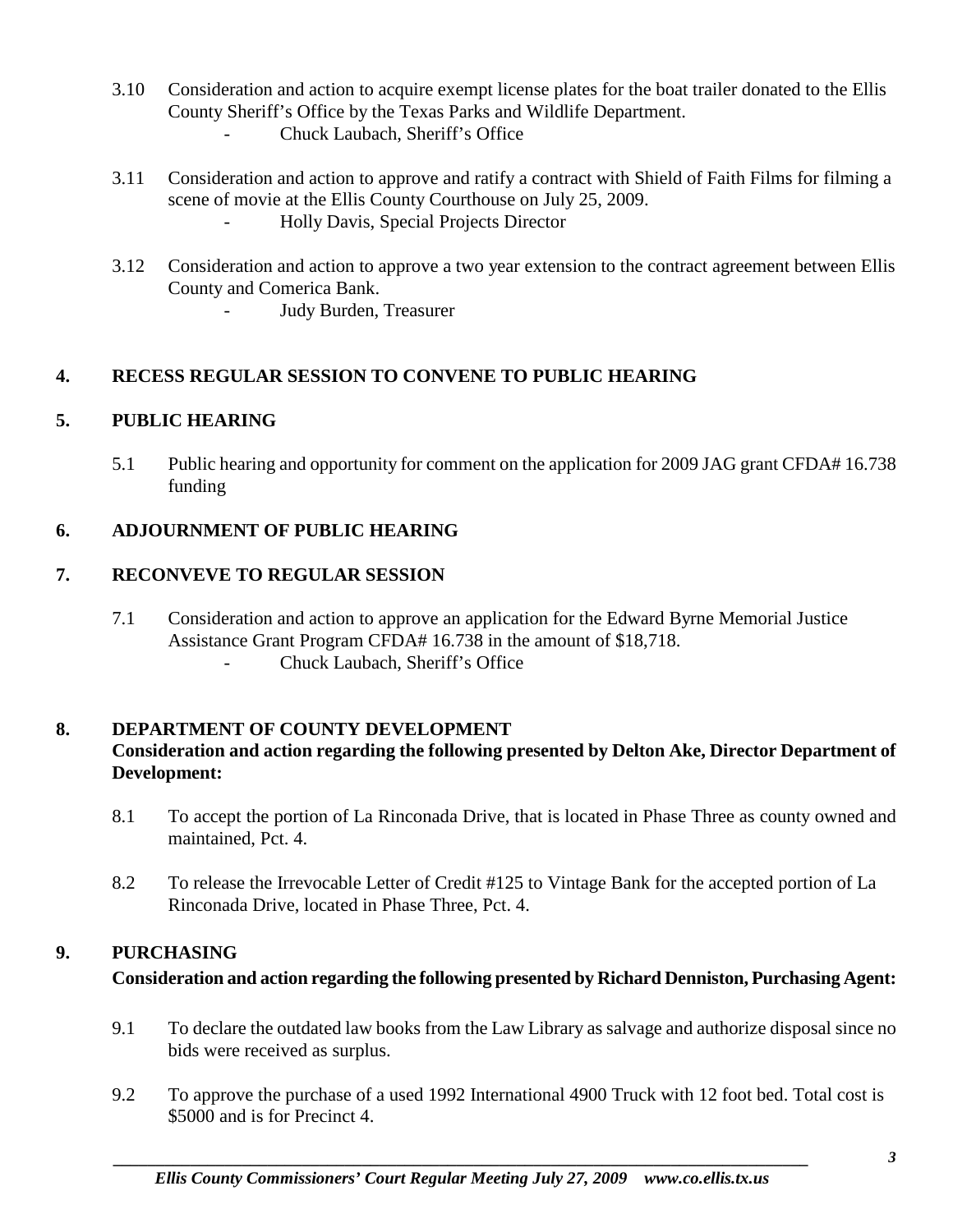- 9.3 To declare one 1999 Ford Crown Victoria, located at Constable 4 facility, VIN # 2FAFP71W2XX168371, as salvage which must be destroyed according to the terms of the Emissions Enforcement grant from TCEQ which paid for half of a replacement vehicle.
- 9.4 To declare as surplus a 1990 model Mustang VIN #1FACP40AOLF175509 located at Constable Pct. 4 yard and authorize disposal at auction.
- 9.5 To declare the following equipment as salvage for Commissioner Pct. 2 and authorize disposal at auction: 1991 Ford F-150 Pickup, 1993 Ford F-150 Pickup, 1994 Dodge ½ ton Pickup, 1981 International Dump Truck (6 yard), 1987 Ford F-700 Dump Truck, 1988 CAT 12-G Motor Grader, 1981 Ford 9000 Water truck-1,600 gallon
- 9.6 Discussion of TXI Lightweight vs. Gravel as a road topping.

#### **10. ENGINEERING**

# **Consideration and action regarding the following presented by Joe White, County Engineer:**

- 10.1 Discussion concerning the Ellis County Bond Program.
- 10.2 Discussion concerning the possible sale of county buildings.

### **11. RECESS TO CONVENE TO EXECUTIVE SESSION**

#### **12. EXECUTIVE SESSION**

"The Commissioners' Court of Ellis County reserves the right to adjourn into **Executive Session** at any time during the course of this meeting to discuss any of the matters listed in this agenda, in the order deemed appropriate, as authorized by Texas Government Code §551.071**,** or to seek the advice of its attorney and/or other attorneys representing Ellis County on any matter in which the duty of the attorney to the - Commissioners' Court under the Texas Disciplinary Rules of Professional Conduct of the State Bar of Texas clearly conflicts with Texas Government Code Chapter 551 or as otherwise may be permitted under §551.071."

- 12.1 Pursuant to Section 551.072 of the Government Code, consultation with counsel regarding the possible sale or lease of real property "if deliberation in an open meeting would have a detrimental effect on the position of the governmental body in negotiations with a third person".
- 12.2 Pursuant to Section 551.071 of the Texas Government Code, consultation with legal counsel regarding contemplated litigation against Holly Brooksher for her negligence which caused damage to a county owned vehicle driven by a county employee on August 25, 2008.

# **13. ADJOURNMENT OF EXECUTIVE SESSION**